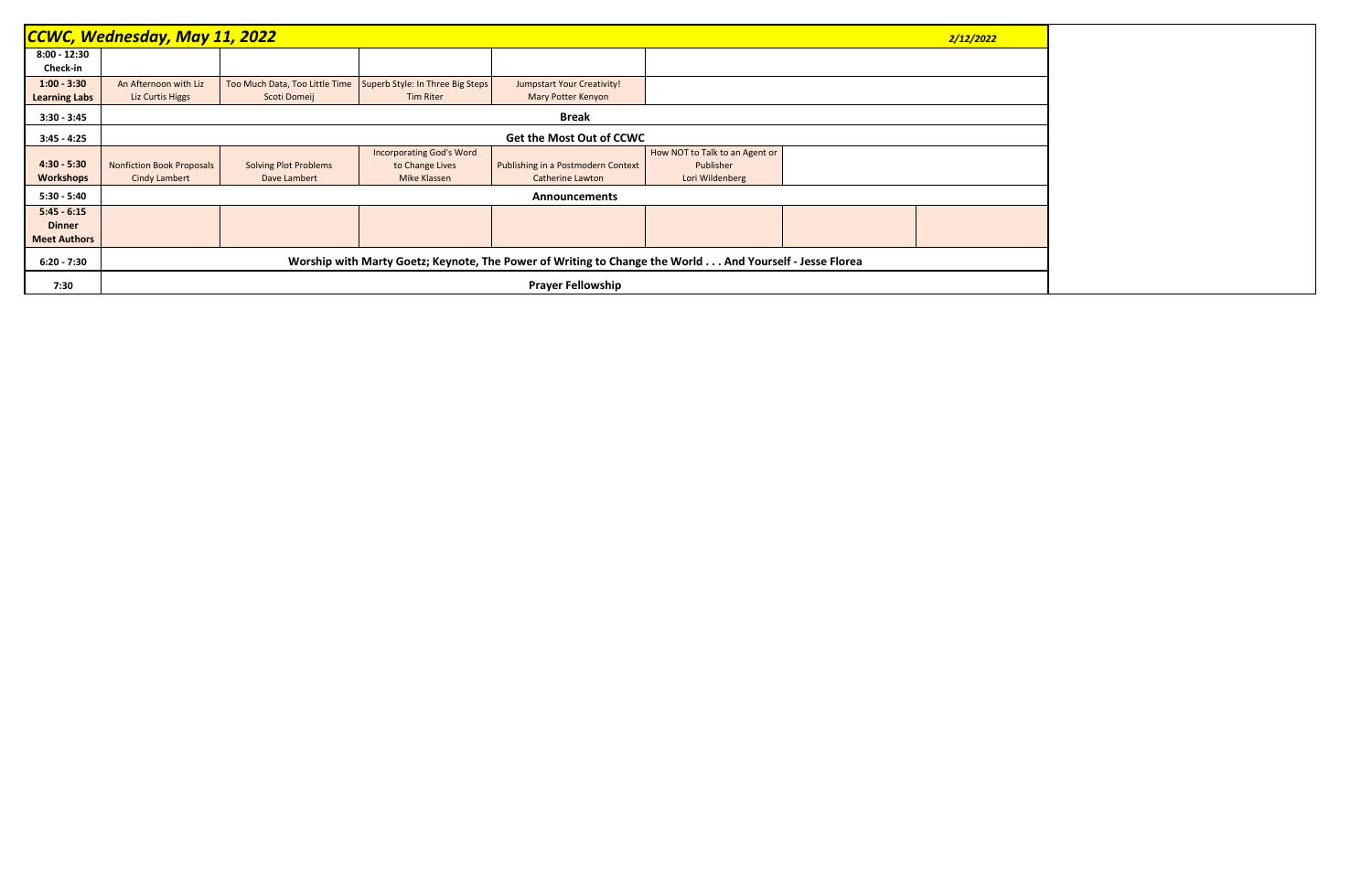|                                                                   | <mark>Thursday, May 12, 2022</mark>                                                                                              |                                                                                  |                                                             |                                                                                   |                                                                        |                                                                                                      |                                                           |                                                               |                                                                                 |
|-------------------------------------------------------------------|----------------------------------------------------------------------------------------------------------------------------------|----------------------------------------------------------------------------------|-------------------------------------------------------------|-----------------------------------------------------------------------------------|------------------------------------------------------------------------|------------------------------------------------------------------------------------------------------|-----------------------------------------------------------|---------------------------------------------------------------|---------------------------------------------------------------------------------|
|                                                                   |                                                                                                                                  |                                                                                  |                                                             |                                                                                   |                                                                        |                                                                                                      |                                                           |                                                               |                                                                                 |
| 7:45 - 9:10                                                       | Welcome; Worship with Marty Goetz; Keynote, The Danger and Power of Words - Edwina Perkins                                       |                                                                                  |                                                             |                                                                                   |                                                                        |                                                                                                      |                                                           |                                                               |                                                                                 |
| $9:10 - 9:25$                                                     | <b>Small Group Breakouts</b>                                                                                                     |                                                                                  |                                                             |                                                                                   |                                                                        |                                                                                                      |                                                           |                                                               |                                                                                 |
| $9:30 - 10:30$<br>Cont. Session 1                                 | <b>Story Structure</b><br>& Screenwriting<br>Dianne E.Butts                                                                      | Writing (& Selling!) Personal<br><b>Experience Stories</b><br><b>B.J. Taylor</b> | From Idea to Ms to Masterpiece<br>Dr. Sharon Norris Elliott | The Successful Author of Nonfiction<br>Dan Balow                                  | <b>Building Rock-Solid Fiction</b><br>Tim Shoemaker                    | Short Road to Publication:<br><b>Writing Articles &amp; Devotions</b><br>Karen Whiting               | <b>Mastering Marketing</b><br><b>Tamara Clymer</b>        | Your Writing Life -<br>Dig Deep, Build High<br>Ava Pennington | Writing for Children & Teens<br>Pam Halter                                      |
| 10:30 - 10:45                                                     |                                                                                                                                  | <b>Break</b>                                                                     |                                                             |                                                                                   |                                                                        |                                                                                                      |                                                           |                                                               |                                                                                 |
| 10:45 - 11:45<br><b>Clinics</b><br>& Workshops                    | <b>Nonfiction Book Proposals</b><br>Clinic<br><b>Cindy Lambert</b>                                                               | <b>Fiction Clinic</b><br>Dave Lambert                                            | 1A - The Sacred Journey<br>Debbie Alsdorf                   | 1B - Art & Science<br>of a Fiction Proposal<br>Janyre Tromp                       | 1C - Start Strong: Nonfiction<br>First Lines & First Pages<br>Jim Hart | 3D - Six Deadly Self-Pub<br>Mistakes & HT Fix, Part 1<br>Mike Klassen & Karen Bouchard               | 1E - Breaking into<br>the Magazine Market<br>Jesse Florea | 1F - Fast-Track Your Speaking<br>Outreach<br>Dick Bruso       | 1G - Would God Call You to<br>Write for a Secular Market?<br>Mary Potter Kenyon |
| 11:50 - 12:00                                                     |                                                                                                                                  |                                                                                  |                                                             |                                                                                   | <b>Announcements</b>                                                   |                                                                                                      |                                                           |                                                               |                                                                                 |
| 12:00 - 12:30<br>Lunch &<br><b>Roundtables</b>                    | Editors & Agents - they<br>choose meal                                                                                           |                                                                                  |                                                             |                                                                                   |                                                                        |                                                                                                      |                                                           |                                                               |                                                                                 |
| 12:35 - 12:45                                                     |                                                                                                                                  |                                                                                  |                                                             |                                                                                   | <b>Spotlight Authors</b>                                               |                                                                                                      |                                                           |                                                               |                                                                                 |
| $12:45 - 1:25$                                                    | Indie Publishing Panel<br><b>Agents Panel</b>                                                                                    |                                                                                  |                                                             |                                                                                   |                                                                        |                                                                                                      |                                                           |                                                               |                                                                                 |
| $1:25 - 1:40$                                                     |                                                                                                                                  |                                                                                  |                                                             |                                                                                   | <b>Small Group Breakouts</b>                                           |                                                                                                      |                                                           |                                                               |                                                                                 |
| $1:45 - 2:45$                                                     | <b>Nonfiction Book Proposals</b>                                                                                                 |                                                                                  | 2A - Successful Co-Authoring                                |                                                                                   |                                                                        | 2D - Peaks & Pitfalls                                                                                | 2E - The Anatomy of the                                   |                                                               |                                                                                 |
| <b>Clinics</b>                                                    | Clinic                                                                                                                           | <b>Fiction Clinic</b>                                                            | Jesse Florea                                                | 2B - Deep Pov                                                                     | 2C - Memoir Writing                                                    | in Indie Publishing                                                                                  | Query                                                     | 2F - Create a Best-Seller Btrand                              | 2G - Write for the Reader                                                       |
| & Workshops                                                       | <b>Cindy Lambert</b>                                                                                                             | Dave Lambert                                                                     | <b>Karen Whiting</b>                                        | Darcie Gudger                                                                     | <b>Gail Kittleson</b>                                                  | Bob Ruesch & Roy Hanshke                                                                             | <b>Tez Brooks</b>                                         | <b>Dick Bruso</b>                                             | Lori Wildenberg                                                                 |
| $2:45 - 3:00$                                                     |                                                                                                                                  |                                                                                  |                                                             |                                                                                   | <b>Break</b>                                                           |                                                                                                      |                                                           |                                                               |                                                                                 |
| $3:00 - 4:00$<br><b>Cont. Session 2</b>                           | <b>Story Structure</b><br>& Screenwriting<br>Dianne E. Butts                                                                     | Writing (& Selling!) Personal<br><b>Experience Stories</b><br><b>B.J. Taylor</b> | Dr. Sharon Norris Elliott                                   | From Idea to Ms to Masterpiece   The Successful Author of Nonfiction<br>Dan Balow | <b>Building Rock-Solid Fiction</b><br>Tim Shoemaker                    | <b>Short Road to Publication:</b><br><b>Writing Articles &amp; Devotions</b><br><b>Karen Whiting</b> | <b>Mastering Marketing</b><br><b>Tamara Clymer</b>        | Your Writing Life -<br>Dig Deep, Build High<br>Ava Pennington | Writing for Children & Teens<br>Pam Halter                                      |
| $4:05 - 4:15$                                                     |                                                                                                                                  |                                                                                  |                                                             |                                                                                   | Announcements                                                          |                                                                                                      |                                                           |                                                               |                                                                                 |
| $4:15 - 5:00$<br><b>Critique Groups</b><br><b>&amp; Q&amp;A's</b> |                                                                                                                                  |                                                                                  |                                                             |                                                                                   |                                                                        |                                                                                                      |                                                           |                                                               |                                                                                 |
| $5:05 - 5:15$                                                     | <b>Spotlight Authors</b>                                                                                                         |                                                                                  |                                                             |                                                                                   |                                                                        |                                                                                                      |                                                           |                                                               |                                                                                 |
| $5:15 - 5:45$<br>Dinner &<br><b>Roundtables</b>                   | Editors & Agents - they<br>choose meal                                                                                           |                                                                                  |                                                             |                                                                                   |                                                                        |                                                                                                      |                                                           |                                                               |                                                                                 |
| $5:45 - 6:00$                                                     | <b>Break</b>                                                                                                                     |                                                                                  |                                                             |                                                                                   |                                                                        |                                                                                                      |                                                           |                                                               |                                                                                 |
| $6:00 - 7:30$                                                     | Worship with Marty Goetz; Becky Spencer, Grand Staff Ministries; Keynote, Why Don't the Lights Work? - Dr. Sharon Norris Elliott |                                                                                  |                                                             |                                                                                   |                                                                        |                                                                                                      |                                                           |                                                               |                                                                                 |
| 7:30                                                              | <b>Prayer Fellowship</b>                                                                                                         |                                                                                  |                                                             |                                                                                   |                                                                        |                                                                                                      |                                                           |                                                               |                                                                                 |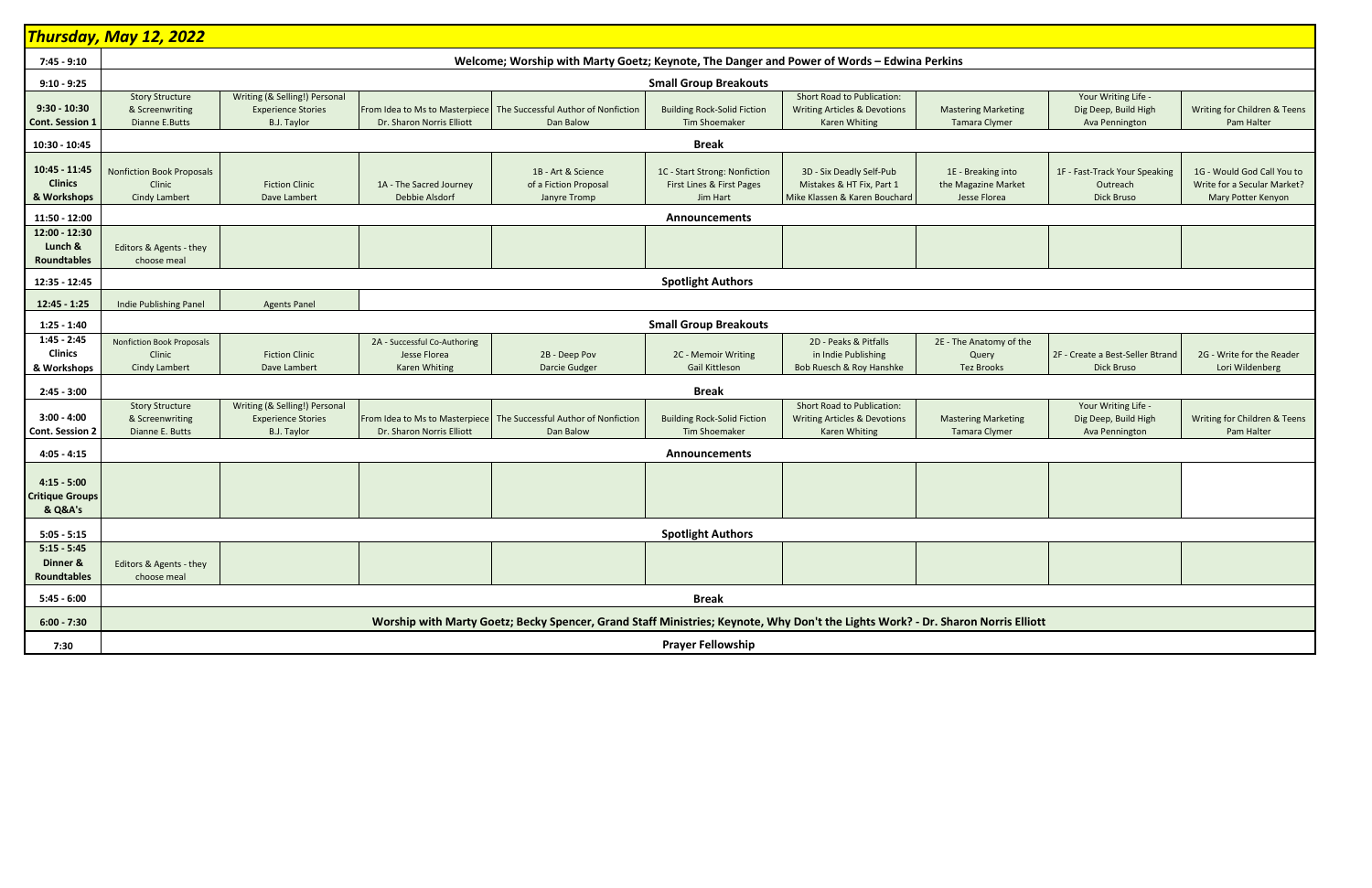|                                                    | <u>Friday, May 13, 2022</u>                                        |                                                                                  |                                                                 |                                                                                                                                    |                                                                                     |                                                                                                      |                                                                                  |                                                                                |                                                                   |  |
|----------------------------------------------------|--------------------------------------------------------------------|----------------------------------------------------------------------------------|-----------------------------------------------------------------|------------------------------------------------------------------------------------------------------------------------------------|-------------------------------------------------------------------------------------|------------------------------------------------------------------------------------------------------|----------------------------------------------------------------------------------|--------------------------------------------------------------------------------|-------------------------------------------------------------------|--|
| 7:45 - 9:10                                        |                                                                    |                                                                                  |                                                                 | Welcome; Worship with Marty Goetz; Keynote, Ministering to Our Readers - Liz Curtis Higgs                                          |                                                                                     |                                                                                                      |                                                                                  |                                                                                |                                                                   |  |
| $9:10 - 9:25$                                      | <b>Small Group Breakouts</b>                                       |                                                                                  |                                                                 |                                                                                                                                    |                                                                                     |                                                                                                      |                                                                                  |                                                                                |                                                                   |  |
| $9:30 - 10:30$<br><b>Cont. Session 3</b>           | <b>Story Structure</b><br>& Screenwriting<br>Dianne E. Butts       | Writing (& Selling!) Personal<br><b>Experience Stories</b><br><b>B.J. Taylor</b> | Dr. Sharon Norris Elliott                                       | From Idea to Ms to Masterpiece   The Successful Author of Nonfiction<br>Dan Balow                                                  | <b>Building Rock-Solid Fiction</b><br>Tim Shoemaker                                 | <b>Short Road to Publication:</b><br><b>Writing Articles &amp; Devotions</b><br><b>Karen Whiting</b> | <b>Mastering Marketing</b><br><b>Tamara Clymer</b>                               | Your Writing Life -<br>Dig Deep, Build High<br>Ava Pennington                  | Writing for Children & Teens<br>Pam Halter                        |  |
| 10:30 - 10:45                                      | <b>Break</b>                                                       |                                                                                  |                                                                 |                                                                                                                                    |                                                                                     |                                                                                                      |                                                                                  |                                                                                |                                                                   |  |
| 10:45 - 11:45<br><b>Clinics</b><br>& Workshops     | Nonfiction Book Proposals<br>Clinic<br><b>Cindy Lambert</b>        | <b>Fiction Clinic</b><br>Dave Lambert                                            | 3A - Self-Editing, Spelling &<br>Style Twila Belk               | 3B -Use Figurative Language for More 3C - Writing Epic Bible Studies for<br><b>Effective Description</b><br><b>Holly DeHerrera</b> | a Post-Pandemic World<br>John Herring                                               | 3D - Six Deadly Self-Pub<br>Mistakes & HT Fix, Part 2<br>Mike Klassen & Karen Bouchard               | 3E - What's In / What's Out<br>in Publishing<br><b>Blythe Daniel</b>             | 3F- Increase Website Traffic<br>thru Blogging & Pinterest<br><b>Susan Neal</b> | 1G - Reaching Children<br>& Youth<br>Jesse Florea & Tim Shoemaker |  |
| 11:50 - 12:00                                      |                                                                    |                                                                                  |                                                                 |                                                                                                                                    | Announcements                                                                       |                                                                                                      |                                                                                  |                                                                                |                                                                   |  |
| 12:00 - 12:30<br>Lunch &<br><b>Roundtables</b>     | Editors & Agents - they<br>choose meal                             |                                                                                  |                                                                 |                                                                                                                                    |                                                                                     |                                                                                                      |                                                                                  |                                                                                |                                                                   |  |
| 12:35 - 12:45                                      | <b>Imagination Videobooks - Richard Reiman</b>                     |                                                                                  |                                                                 |                                                                                                                                    |                                                                                     |                                                                                                      |                                                                                  |                                                                                |                                                                   |  |
| $12:45 - 1:25$                                     | <b>Book Editors Panel</b>                                          | Magazne Editors Panel                                                            |                                                                 |                                                                                                                                    |                                                                                     |                                                                                                      |                                                                                  |                                                                                |                                                                   |  |
| $1:25 - 1:40$                                      |                                                                    |                                                                                  |                                                                 |                                                                                                                                    | <b>Small Group Breakouts</b>                                                        |                                                                                                      |                                                                                  |                                                                                |                                                                   |  |
| $1:45 - 2:45$<br><b>Clinics</b><br>& Workshops     | <b>Nonfiction Book Proposals</b><br>Clinic<br><b>Cindy Lambert</b> | <b>Fiction Clinic</b><br>Dave Lambert                                            | 4A - Writing, Health &<br>Spiritual Life Balance<br>DeeDee Lake | 4B - Tapping into Your Own Story:<br>Write What You Know<br><b>Holly DeHerrera</b>                                                 | 4C - Book Doctor: Take Your<br>Nonfiction from Good to Great<br><b>Marti Pieper</b> | 4D - Everyone is Self-publishing<br>Or So It Seems<br><b>Terry Whalin</b>                            | 4E - Create a Caviar Audiobook<br>on a Tuna Fish Budget<br><b>Richard Rieman</b> | 4F - Magnify Your Message<br>Patti Shene                                       | 4G - Secrets of Writing to Men<br><b>Tez Brooks</b>               |  |
| $2:45 - 3:00$                                      |                                                                    |                                                                                  |                                                                 |                                                                                                                                    | <b>Break</b>                                                                        |                                                                                                      |                                                                                  |                                                                                |                                                                   |  |
| $3:00 - 4:00$<br><b>Cont. Session 4</b>            | <b>Story Structure</b><br>& Screenwriting<br>Dianne E. Butts       | Writing (& Selling!) Personal<br><b>Experience Stories</b><br>B.J. Taylor        | Dr. Sharon Norris Elliott                                       | From Idea to Ms to Masterpiece   The Successful Author of Nonfiction<br>Dan Balow                                                  | <b>Building Rock-Solid Fiction</b><br>Tim Shoemaker                                 | <b>Short Road to Publication:</b><br><b>Writing Articles &amp; Devotions</b><br><b>Karen Whiting</b> | <b>Mastering Marketing</b><br><b>Tamara Clymer</b>                               | Your Writing Life -<br>Dig Deep, Build High<br>Ava Pennington                  | Writing for Children & Teens<br>Pam Halter                        |  |
| $4:05 - 4:15$                                      |                                                                    |                                                                                  |                                                                 |                                                                                                                                    | Announcements                                                                       |                                                                                                      |                                                                                  |                                                                                |                                                                   |  |
| $4:15 - 5:00$<br><b>Critique Groups</b><br>& Q&A's | 6 or 7 groups                                                      |                                                                                  |                                                                 |                                                                                                                                    |                                                                                     |                                                                                                      |                                                                                  |                                                                                |                                                                   |  |
| $5:05 - 5:15$                                      |                                                                    |                                                                                  |                                                                 |                                                                                                                                    | <b>Spotlight Authors</b>                                                            |                                                                                                      |                                                                                  |                                                                                |                                                                   |  |
| $5:15 - 5:45$<br>Dinner &<br><b>Roundtables</b>    | Editors & Agents - they<br>choose meal                             |                                                                                  |                                                                 |                                                                                                                                    |                                                                                     |                                                                                                      |                                                                                  |                                                                                |                                                                   |  |
| $5:45 - 6:00$                                      |                                                                    |                                                                                  |                                                                 |                                                                                                                                    | <b>Break</b>                                                                        |                                                                                                      |                                                                                  |                                                                                |                                                                   |  |
| $6:00 - 7:30$                                      |                                                                    |                                                                                  |                                                                 | Worship with Marty Goetz; Night of Celebration & Testimonies; Keynote, The Persevering Writer - Bob Hostetler                      |                                                                                     |                                                                                                      |                                                                                  |                                                                                |                                                                   |  |
| 7:30                                               | <b>Prayer Fellowship</b>                                           |                                                                                  |                                                                 |                                                                                                                                    |                                                                                     |                                                                                                      |                                                                                  |                                                                                |                                                                   |  |